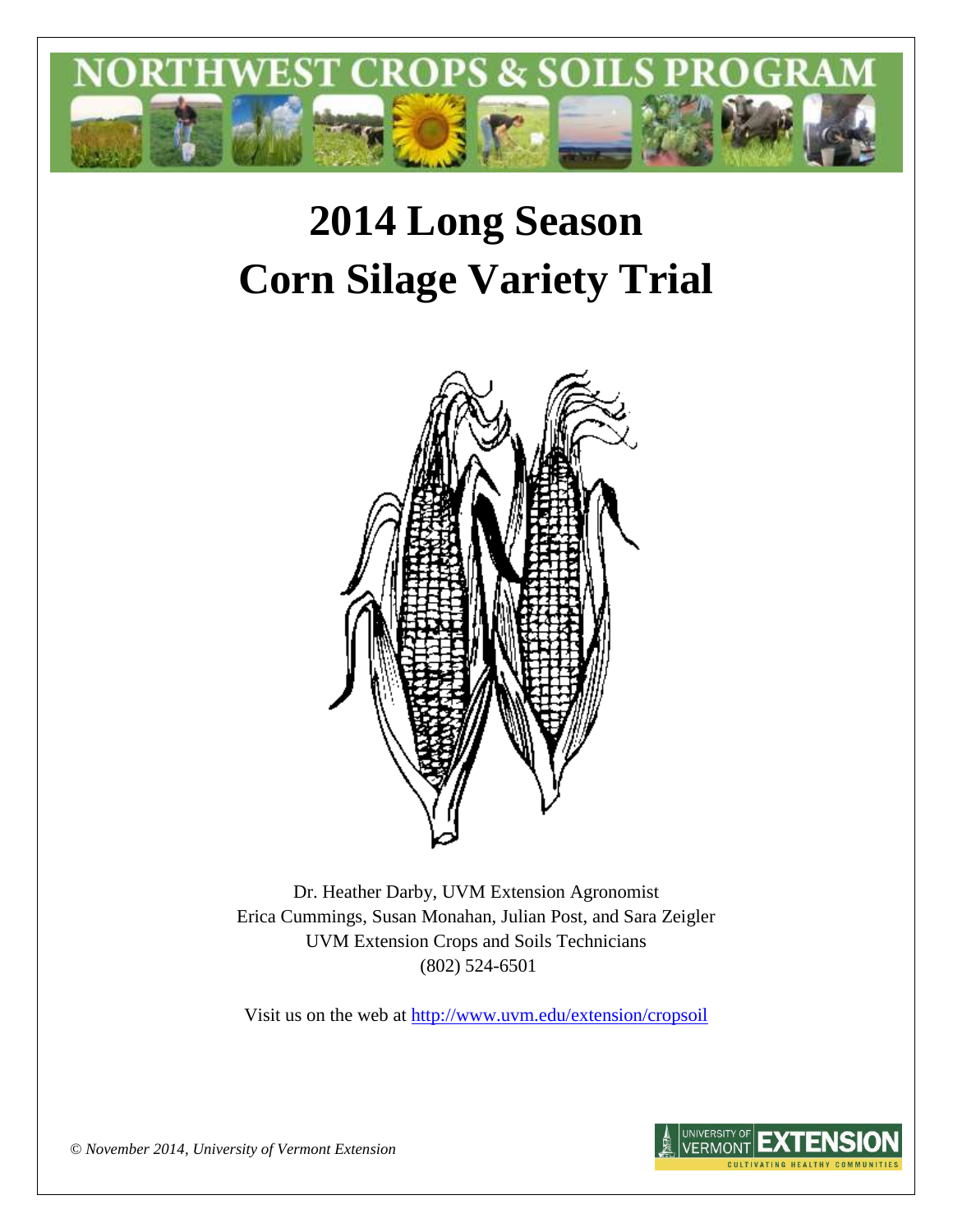#### **2014 LONG SEASON CORN SILAGE VARIETY TRIAL Dr. Heather Darby, University of Vermont Extension [heather.darby\[at\]uvm.edu](mailto:heather.darby@uvm.edu?subject=2013%20Long%20Season%20Corn%20Report)**

In 2014, the University of Vermont Northwest Extension Crops and Soils Team evaluated yield and quality of long season corn silage varieties at Borderview Research Farm in Alburgh, VT. Long season corn can be difficult to grow in Vermont, due to the climate's restricted Growing Degree Days (GDDs). In addition, wet springs are becoming more common, delaying corn planting later into the season. However, on many farms, long season corn can produce higher yields and quality than many short season varieties. The test site was at Borderview Research Farm in Alburgh, VT, which has what is considered one of the longest growing seasons in Vermont (2,310 GDDs in 2014). In this year's trial, 45 varieties were evaluated from eight different seed companies. While the information presented can begin to describe the yield and quality performance of these long season corn silage varieties in this region, it is important to note that the data represent results from only one season and one location. Compare other hybrid performance data before making varietal selections.

## **MATERIALS AND METHODS**

Several seed companies submitted varieties for evaluation (Table 1). The plot design was a randomized complete block with three replications. Treatments were 45 long season corn varieties. These varieties, ranging in relative maturity (RM) from 95-112 days, were evaluated for yield and quality. Relative maturity and varietal characteristics were provided by the company (Table 2).

| Tubic 1. I al deipadug companies and local contact information. |                                  |                |                        |  |  |  |  |  |
|-----------------------------------------------------------------|----------------------------------|----------------|------------------------|--|--|--|--|--|
| <b>Dekalb</b>                                                   | <b>Pioneer</b><br><b>Mycogen</b> |                | <b>Prairie Hybrids</b> |  |  |  |  |  |
| Klaus Busch                                                     | Claude Fortin                    | Bourdeau Bros. | Rodney Hostetler       |  |  |  |  |  |
| Knox, NY                                                        | Highgate, VT                     | Sheldon, VT    | Deer Grove, IL         |  |  |  |  |  |
| $(518)$ 320-2462                                                | $(802)$ 363-2803                 | (802) 933-2277 | $(815)438-7815$        |  |  |  |  |  |

|  | Table 1. Participating companies and local contact information. |  |
|--|-----------------------------------------------------------------|--|
|  |                                                                 |  |

| <b>Seedway</b>     | <b>Albert</b><br><b>Lea/Viking</b> | <b>T.A. Seeds</b>  | <b>Syngenta</b>      |
|--------------------|------------------------------------|--------------------|----------------------|
| Ed Schillawski     | Mac Ehrhardt                       | Cory Chelko        | <b>Alvin Winslow</b> |
| Shoreham, VT       | Albert Lea, MN                     | Jersey Shore, PA   | New Glouster, ME     |
| $(802) 897 - 2281$ | $(507)$ 383-1070                   | $(866) 813 - 7333$ | $(207) 740 - 8248$   |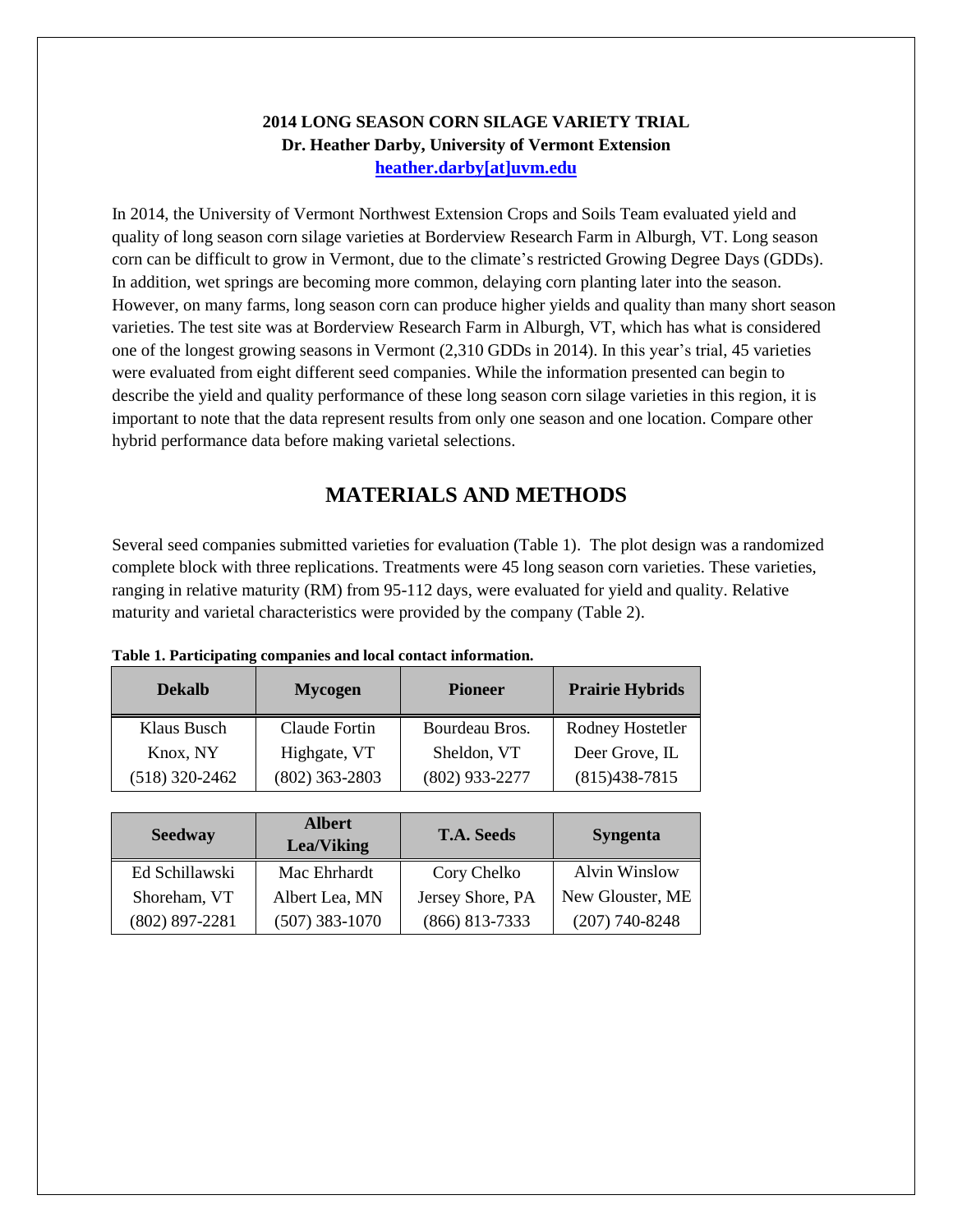| <b>Variety</b>     | <b>Company</b>      | <b>Relative</b><br><b>Maturity</b><br>(RM) | <b>Traits</b>            |
|--------------------|---------------------|--------------------------------------------|--------------------------|
| 282                | Prairie Hybrids     | 101                                        | nonGMO                   |
| 353                | Prairie Hybrids     | 98                                         | nonGMO                   |
| 2554               | Prairie Hybrids     | 103                                        | nonGMO                   |
| 2803               | Prairie Hybrids     | 102                                        | nonGMO                   |
| 3104               | Prairie Hybrids     | 104                                        | nonGMO                   |
| 5200               | Prairie Hybrids     | 108                                        | nonGMO                   |
| 5879               | Prairie Hybrids     | 107                                        | nonGMO                   |
| 10-05ND            | Albert Lea / Viking | 105                                        | nonGMO                   |
| 50-04N             | Albert Lea / Viking | 104                                        | nonGMO                   |
| <b>DKC50-84</b>    | Dekalb              | 100                                        | <b>GENVT2P</b>           |
| DKC53-56           | Dekalb              | 103                                        | <b>GENSS</b>             |
| <b>DKC57-92</b>    | Dekalb              | 107                                        | <b>GENSSRIB</b>          |
| DKC60-67           | Dekalb              | 110                                        | <b>GENSSRIB</b>          |
| DKC61-88           | Dekalb              | 111                                        | <b>GEN VT3PRIB</b>       |
| EX0136             | Prairie Hybrids     | 99                                         | nonGMO                   |
| EX2415             | Prairie Hybrids     | 101                                        | nonGMO                   |
| <b>EX7247</b>      | Prairie Hybrids     | 100                                        | nonGMO                   |
| F2F498             | Mycogen             | 99                                         | <b>SSX</b>               |
| F2F569             | Mycogen             | 105                                        | HXT/LL/RR2               |
| F2F627             | Mycogen             | 109                                        | SSX / LL / RR2           |
| N35T-3110          | Syngenta            | 95                                         | Agrisure Viptera 3110    |
| N37R-3111          | Syngenta            | 97                                         | Agrisure Viptera 3111    |
| N42Z-3111A         | Syngenta            | 99                                         | Agrisure Viptera 3111    |
| N45P-3011A Brand   | Syngenta            | 101                                        | Agrisure Viptera 3110A   |
| N53W-3122 Brand    | Syngenta            | 105                                        | Agrisure 3122 E-Z Refuge |
| P0157AMX           | Pioneer             | 101                                        | AMX, LL, RR2             |
| P9754AM            | Pioneer             | 97                                         | AM, LL, RR2              |
| <b>SW14 RST 96</b> | Seedway             | 96                                         | RST, nonGMO              |
| <b>SW14 RST 98</b> | Seedway             | 98                                         | RST, BMR                 |
| SW4009             | Seedway             | 100                                        | Agrisure 3000GT          |
| SW4204L            | Seedway             | 102                                        | <b>LVRR</b>              |
| <b>SW5504 LRR</b>  | Seedway             | 105                                        | <b>LRR</b>               |
| SW5554GT           | Seedway             | 105                                        | <b>GT</b>                |
| <b>SW6604LRR</b>   | Seedway             | 108                                        | <b>LRR</b>               |
| SW6709L            | Seedway             | 110                                        | Agrisure 3000GT          |
| TA477-31           | T.A. Seeds          | 97                                         | Agrisure Viptera 3111    |
| TA545-20           | T.A. Seeds          | 104                                        | LL, Agrisure 3000GT      |

**Table 2. Forty-five long season silage corn varieties evaluated in Alburgh, VT.**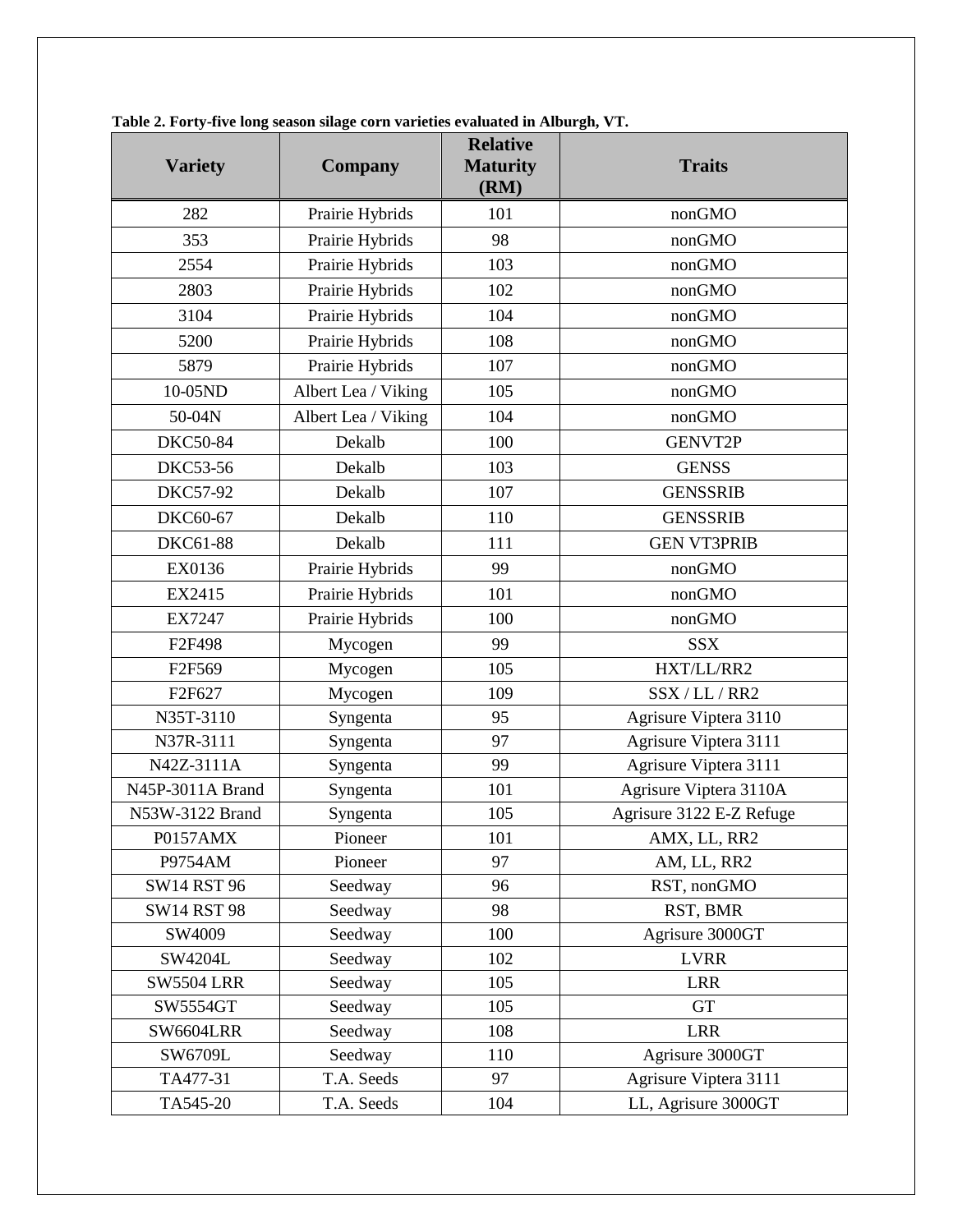| TA583-22        | T.A. Seeds | 108 | Genuity VT2Pro, RIB Complete |
|-----------------|------------|-----|------------------------------|
| <b>TMF2H699</b> | Mycogen    | 110 | SSX / LL / RR2               |
| <b>TMF2H706</b> | Mycogen    | 109 | SSX / LL / RR2               |
| <b>TMF2L538</b> | Mycogen    | 101 | SSX / LL / RR2               |
| <b>TMF2Q413</b> | Mycogen    | 96  | Herculex1, LL, RR2           |
| <b>TMF2R447</b> | Mycogen    | 98  | Genuity, Smartstax           |
| <b>TMF2R720</b> | Mycogen    | 110 | SSX / LL / RR2               |
| <b>TMF2R737</b> | Mycogen    | 112 | SSX / LL / RR2               |

Agrisure 3000GT – Agrisure® 3000GT provides hybrids with excellent tolerance to in-season applications of glyphosate and glufosinate herbicides and protects against corn borer and corn rootworm.

Agrisure GT - Agrisure® GT corn provides tolerance to in-crop applications of a broad range of glyphosate-based herbicides.

Agrisure Viptera 3110A - Agrisure Viptera® 3110 is first-ever trait stack labeled to control true armyworm The Agrisure Viptera 3110 trait stack is available in hybrids with both glyphosate and glufosinate tolerance.

Agrisure Viptera 3111 – The Agrisure Viptera® 3111 trait stack controls 14 above- and below-ground insects with a choice of either glyphosate or glufosinate applications.

Agrisure 3122 E-Z Refuge – Agrisure® 3122 E-Z Refuge trait stack is intended for use in areas where corn rootworm and lepidopteran pest management are primary concerns. This product features 5 percent blended refuge in a bag for convenience and easy compliance. AM1- Optimum® AcreMax® provides an insect control solution allowing growers to simplify and reduce their corn rootworm refuge by placing

refuge in a bag (RIB).

CB-Corn Borer

CruiserMaxx – Resistant to the pesticide CruiserMaxx™ (thiamethoxam, azoxystrobin, fludioxonil, mefenoxam).

Genuity - Genuity® corn products are protected from a broad range of above and below-ground insect pests of corn, including European corn borer, fall armyworm, corn earworm, Northern corn rootworm, Western corn rootworm, and black cutworm.

GT - Glyphosate tolerant

HXT – Herculex Xtra® provides season-long control of a variety of pests, including European corn borer, Western bean cutworm, corn, rootworm, and black cutworm.

IRM –Insect Resistance Management strategies are used to delay or prevent the onset of insect resistance to controls such as *Bt* proteins. LFY – Conventional, leafy (forage trait).

Refuge Advanced - Dow AgroSciences Refuge Advanced® hybrids deliver the required insect refuge hybrid incorporated in the bag. SSX – SmartStax corn provides a broad spectrum of insect control, using multiple modes of action, as well as glyphosate herbicide (Roundup Ready®, Touchdown®) and glufosinate-ammonium (LibertyLink®) tolerance.

LFYRR – Leafy, with pesticide tolerance for glyphosate systems.

LL – Glufosinate-ammonium herbicide (LibertyLink®) tolerant.

RIB – RIB Complete® (Refuge In a Bag) means that refuge seed is blended into each bag of insect-protected corn seed.

RR – Roundup Ready corn is glyphosate herbicide (Roundup®) tolerant.

RR2 – Roundup Ready 2 corn is glyphosate herbicide (Roundup®, Touchdown®) tolerant.

The soil type at the Alburgh location was a Benson rocky silt loam (Table 3). The seedbed was fall chisel plowed and spring disked followed by spike tooth harrow. The previous crop was spring wheat and spring canola. Starter fertilizer (10-20-20) was applied at a rate of 250 lbs per acre. Plots were 30 feet x 5 feet and replicated 3 times. The trial was planted with a John Deere 1750 planter on 20-May.The seeding rate was 34,000 seeds per acre. An herbicide mix of Lumax® (S-metolachlor, atrazine, and mesotrione) at 3 quarts per acre and Accent® (nicosulfuron) was sprayed, post-emergence, on 5-Jun. Corn was harvested between October 6 and  $9<sup>th</sup>$  with a John Deere 2-row chopper, and forage was weighed in a wagon fitted with scales. Dry matter yields were calculated and then yields were adjusted to 35% dry matter.

#### **Table 3. Long season corn variety trial specifics, Alburgh, VT, 2014.**

| <b>Location</b>                        | <b>Borderview Research Farm - Alburgh, VT</b> |  |  |  |  |
|----------------------------------------|-----------------------------------------------|--|--|--|--|
| Soil type                              | Benson rocky silt loam                        |  |  |  |  |
| <b>Previous crop</b>                   | Spring wheat and spring canola                |  |  |  |  |
| <b>Tillage operations</b>              | Fall chisel plow, disk and spike tooth harrow |  |  |  |  |
| Seeding rate (viable seeds $ac^{-1}$ ) | 34,000                                        |  |  |  |  |
| <b>Planting equipment</b>              | John Deere 1750 corn planter                  |  |  |  |  |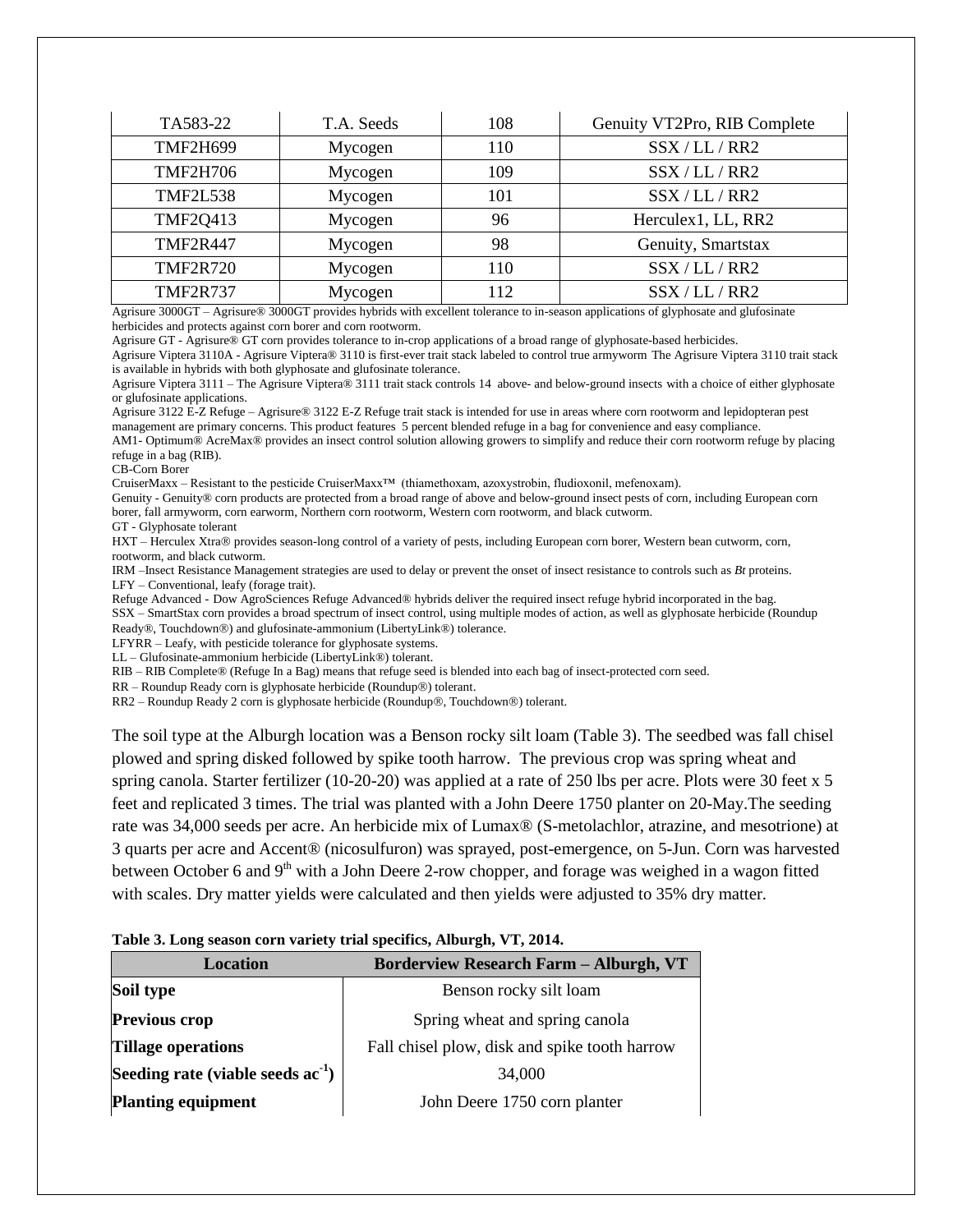| <b>Treatments (varieties)</b>           | 45                                                                                              |
|-----------------------------------------|-------------------------------------------------------------------------------------------------|
| <b>Replications</b>                     | 3                                                                                               |
| <b>Row width (in.)</b>                  | 30                                                                                              |
| <b>Plot size (ft)</b>                   | $5'$ x 30'                                                                                      |
| <b>Planting date</b>                    | $20$ -May                                                                                       |
| Starter fertilizer (at planting)        | 250 lbs $ac^{-1}$ 10-20-20                                                                      |
| <b>Weed control</b>                     | 3 qt ac <sup>-1</sup> Lumax <sup>®</sup> , 0.33 oz ac <sup>-1</sup> Accent <sup>®</sup> , 5-Jun |
| <b>Additional fertilizer (topdress)</b> | 200 lbs ac-1 urea (46-0-0), 2-Jul                                                               |
| <b>Harvest dates</b>                    | $6$ to 9-Oct                                                                                    |

An approximate 2 lb. subsample of the harvested material was collected, dried, ground, and then analyzed at the University of Vermont's Testing Laboratory, Burlington, VT, for quality analysis. Dry matter yields were calculated and then adjusted to 35% dry matter.

Silage quality was analyzed using the FOSS NIRS (near infrared reflectance spectroscopy) DS2500 Feed and Forage analyzer. Dried and coarsely-ground plot samples were brought to the lab where they were reground using a cyclone sample mill (1mm screen) from the UDY Corporation. The samples were then analyzed using the FOSS NIRS DS2500 for crude protein (CP), acid detergent fiber (ADF), neutral detergent fiber (NDF), 30-hour digestible NDF (NDFD), nonstructural carbohydrates (NSC), and total digestible nutrients (TDN).

Mixtures of true proteins, composed of amino acids, and non-protein nitrogen make up the CP content of forages. The CP content of forages is determined by measuring the amount of nitrogen and multiplying by 6.25. The bulky characteristics of forage come from fiber. Forage feeding values are negatively associated with fiber since the less digestible portions of plants are contained in the fiber fraction. The detergent fiber analysis system separates forages into two parts: cell contents, which include sugars, starches, proteins, non-protein nitrogen, fats and other highly digestible compounds; and the less digestible components found in the fiber fraction. The total fiber content of forage is contained in the neutral detergent fiber (NDF). Chemically, this fraction includes cellulose, hemicellulose, and lignin. Because of these chemical components and their association with the bulkiness of feeds, NDF is closely related to feed intake and rumen fill in cows. Recently, forage testing laboratories have begun to evaluate forages for NDF digestibility (NDFD). Evaluation of forages and other feedstuffs for NDFD is being conducted to aid prediction of feed energy content and animal performance. Research has demonstrated that lactating dairy cows will eat more dry matter and produce more milk when fed forages with optimum NDFD. Forages with increased NDFD will result in higher energy values and, perhaps more importantly, increased forage intakes. Forage NDFD can range from 20 – 80% NDF.

Net energy for lactation  $(NE_L)$  is calculated based on concentrations of NDF and ADF.  $NE_L$  can be used as a tool to determine the quality of a ration, but should not be considered the sole indicator of the quality of a feed, as NE<sup>L</sup> is affected by the quantity of a cow's dry matter intake, the speed at which her ration is consumed, the contents of the ration, feeding practices, the level of her production, and many other factors. Starch can also have an effect on  $NE<sub>L</sub>$ , where the greater the starch content, the higher the  $NE<sub>L</sub>$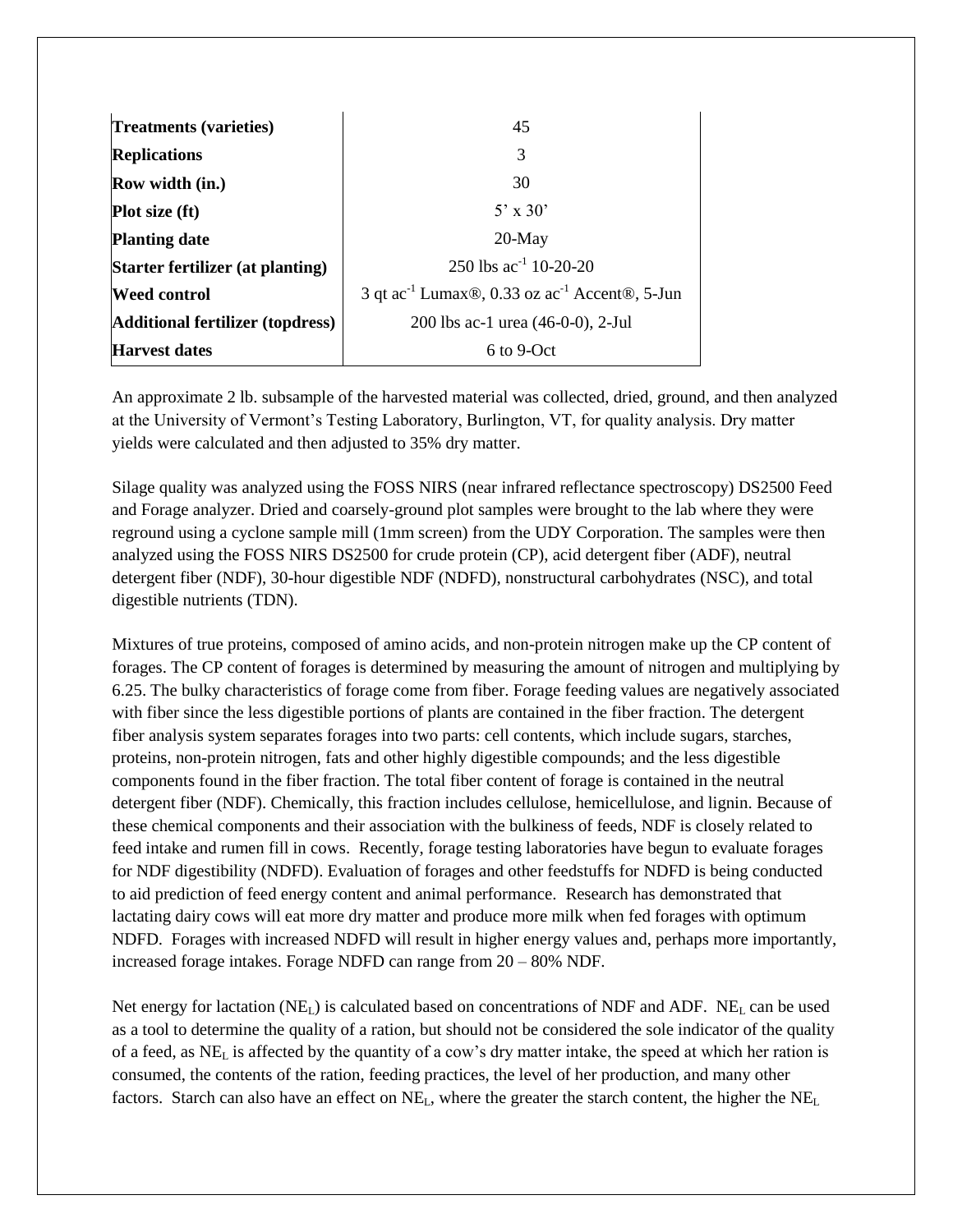(measured in Mcal per pound of silage), up to a certain point. High grain corn silage can have average starch values exceeding 40%, although levels greater than 30% are not considered to affect energy content, and might in fact have a negative impact on digestion. Starch levels vary from field to field, depending on growing conditions and variety.

The silage performance indices of milk per acre and milk per ton were calculated using a model derived from the spreadsheet entitled "MILK2006," developed by researchers at the University of Wisconsin. Milk per ton measures the pounds of milk that could be produced from a ton of silage. This value is generated by approximating a balanced ration meeting animal energy, protein, and fiber needs based on silage quality. The value is based on a standard cow weight and level of milk production. Milk per acre is calculated by multiplying the milk per ton value by silage dry matter yield. Therefore, milk per ton is an overall indicator of forage quality and milk per acre an indicator of forage yield and quality. Milk per ton and milk per acre calculations provide relative rankings of forage samples, but should not be considered as predictive of actual milk responses in specific situations for the following reasons:

- 1) Equations and calculations are simplified to reduce inputs for ease of use,
- 2) Farm to farm differences exist,
- 3) Genetic, dietary, and environmental differences affecting feed utilization are not considered.

Yield data and stand characteristics were analyzed using mixed model analysis using the mixed procedure of SAS (SAS Institute, 1999). Replications within trials were treated as random effects, and hybrids were treated as fixed. Hybrid mean comparisons were made using the Least Significant Difference (LSD) procedure when the F-test was considered significant  $(p<0.10)$ .

Variations in yield and quality can occur because of variations in genetics, soil, weather, and other growing conditions. Statistical analysis makes it possible to determine whether a difference among hybrids is real or whether it might have occurred due to other variations in the field. At the bottom of each table a LSD value is presented for each variable (i.e. yield). Least Significant Differences (LSDs) at the 0.10 level of significance are shown. Where the difference between two hybrids within a column is equal to or greater than the LSD value at the bottom of the column, you can be sure that for 9 out of 10 times, there is a real difference between the two hybrids. Hybrids that were not significantly lower in performance than the highest hybrid in a particular column are indicated with an asterisk. In the example below, hybrid C is significantly different from hybrid A but not from hybrid B. The difference between C and B is equal to 1.5, which is less than the LSD value of 2.0. This means that these hybrids did not differ in yield. The difference between C and A is equal to 3.0, which is greater than the LSD value of 2.0. This means that the yields of these hybrids were significantly different from one another. The asterisk indicates that hybrid B was not significantly lower than the top yielding hybrid C, indicated in bold.

| <b>Hybrid</b> | Yield  |
|---------------|--------|
| A             | 6.0    |
| B             | $7.5*$ |
| C             | $9.0*$ |
| LSD           | 2.0    |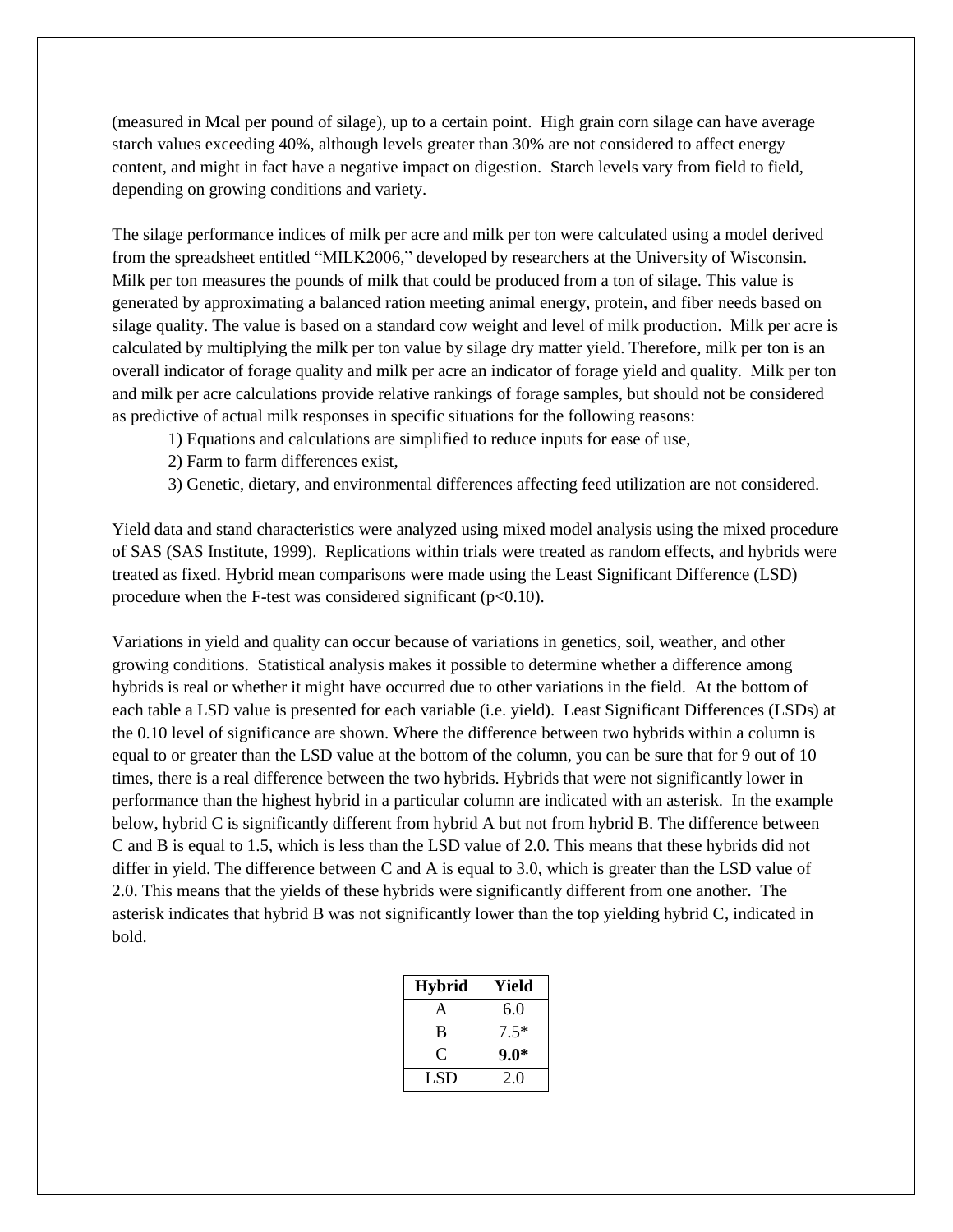## **RESULTS**

Weather data was recorded with a Davis Instrument Vantage PRO2 weather station, equipped with a WeatherLink data logger at Borderview Research Farm in Alburgh, VT (Table 4). From May-Oct. there were an accumulated 2,310 GDDs, at a base temperature of 50° F. May and June were extremely wet, delaying planting for many growers. June had 2.40 inches more than the 30-year average (1981-2010). The temperatures in July and August were cooler than the 30-year average. Frost damage due to a mid-September freeze resulted in harvesting several varieties before they had dried down to the desired moisture of 35%.

|                                     | May  | Jun  | Jul    | Aug    | Sep     | Oct     |
|-------------------------------------|------|------|--------|--------|---------|---------|
| Average temperature $({}^{\circ}F)$ | 57.4 | 66.9 | 69.7   | 67.6   | 60.6    | 55.0    |
| Departure from normal               | 1.0  | 1.1  | $-0.9$ | $-1.2$ | 0.0     | 6.8     |
|                                     |      |      |        |        |         |         |
| Precipitation (inches)              | 4.90 | 6.09 | 5.15   | 3.98   | 1.33    | 2.00    |
| Departure from normal               | 1.45 | 2.40 | 1.00   | 0.07   | $-2.31$ | $-1.60$ |
|                                     |      |      |        |        |         |         |
| Growing Degree Days (base 50°F)     | 238  | 501  | 613    | 550    | 339     | 69      |
| Departure from normal               | 40   | 27   | $-27$  | $-31$  | 21      | 69      |

#### **Table 4. 2014 weather data for Alburgh, VT.**

Based on weather data from a Davis Instruments Vantage Pro2 with WeatherLink data logger.

October data represents weather recorded through the last corn harvest, 14-Oct 2014.

Historical averages are for 30 years of NOAA data (1981-2010) from Burlington, VT.

Plant populations, European corn borer damage, and harvest data were analyzed for all 45 corn varieties (Table 5). Plant populations were determined and corn borer damage was assessed prior to harvesting. The average plant population per acre was 28,140 lower than the seeding rate of 34,000 plants per acre. Poor plant populations may have resulted from wet and cool weather following planting.

The average percent corn borer damage was 1.30%, and corn borer damage varied significantly by variety. Twenty-eight of the 45 varieties trialed did not have corn borer damage. The variety 'SW4204L' had the most severe corn borer damage with 12% per acre.

Dry matter varied significantly by variety, with the greatest dry matter (lowest moisture) was the variety 'N35T-3110' (61.5%). The average dry matter for the trial was 42.6%. Yields did vary significantly by variety (Figure 1). The average yield at 35% dry matter (65% moisture) was 25.6 tons  $ac^{-1}$ . The highest yielding was the Mycogen variety 'TMF2R720' with 36.6 tons ac<sup>-1</sup>. Other high yielding varieties included, 'TMF2H699' (34.3 t ac<sup>-1</sup>), 'DKC61-88' (33.0 t ac<sup>-1</sup>), and 'SW6709L' (31.4 t ac<sup>-1</sup>).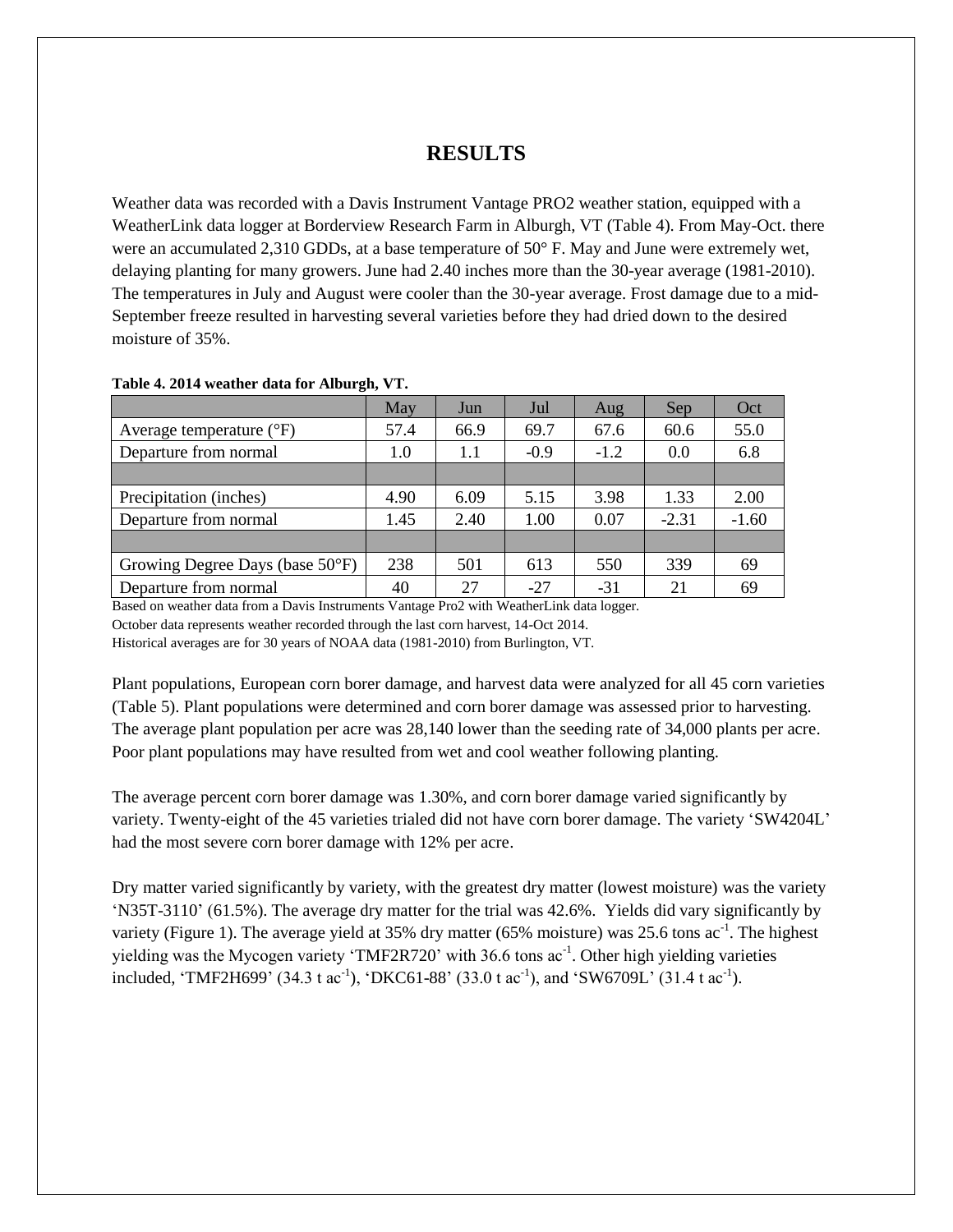| <b>Variety</b>     | RM  | <b>Plant</b><br>population | <b>Corn borer</b><br>damage | DM at<br>harvest | Yield at 35%<br><b>DM</b> |
|--------------------|-----|----------------------------|-----------------------------|------------------|---------------------------|
|                    |     | number $ac^{-1}$           | $% ac^{-1}$                 | $\%$             | tons $ac^{-1}$            |
| 282                | 101 | 25458                      | $1.91*$                     | 42.8             | 22.7                      |
| 353                | 98  | 27491                      | $0.00*$                     | 44.1             | 25.0                      |
| 2554               | 103 | 28169                      | $0.00*$                     | 42.6             | 26.5                      |
| 2803               | 102 | 20425                      | $0.00*$                     | 41.8             | 22.5                      |
| 3104               | 104 | 29814                      | $0.00*$                     | 43.2             | 28.2                      |
| 5200               | 108 | 22554                      | $0.83*$                     | 39.8             | 24.5                      |
| 5879               | 107 | 26910                      | $0.00*$                     | 34.4             | 25.2                      |
| 10-05ND            | 105 | 33493                      | $0.00*$                     | 46.0             | 25.2                      |
| 50-04N             | 104 | 26523                      | $3.65*$                     | 43.6             | 26.6                      |
| <b>DKC50-84</b>    | 100 | 29040                      | $0.00*$                     | 45.2             | 21.9                      |
| DKC53-56           | 103 | 23135                      | $0.00*$                     | 45.1             | 26.3                      |
| <b>DKC57-92</b>    | 107 | 26910                      | $0.00*$                     | 44.1             | 27.5                      |
| DKC60-67           | 110 | 29814                      | $0.00*$                     | 39.8             | 30.6                      |
| DKC61-88           | 111 | 24490                      | $0.00*$                     | 36.6             | $33.0*$                   |
| EX0136             | 99  | 25362                      | $0.00*$                     | 43.1             | 20.8                      |
| EX2415             | 101 | 25555                      | $0.00*$                     | 34.5             | 17.9                      |
| EX7247             | 100 | 28072                      | $0.60*$<br>46.8             |                  | 26.5                      |
| F2F498             | 99  | 24587                      | $0.00*$                     | 42.2             | 21.2                      |
| F2F569             | 105 | 23135                      | 4.69                        | 45.2             | 22.2                      |
| F2F627             | 109 | 25652                      | 7.02                        | 39.3             | 21.8                      |
| N35T-3110          | 95  | 30565                      | $0.00*$                     | $61.5*$          | 21.8                      |
| N37R-3111          | 97  | 38405*                     | $0.00*$                     | 46.2             | 20.9                      |
| N42Z-3111A         | 99  | 38841*                     | $0.00*$                     | 52.6             | 26.9                      |
| N45P-3011A Brand   | 101 | 33251                      | $0.00*$                     | 46.1             | 19.1                      |
| N53W-3122 Brand    | 105 | 38478*                     | $0.00*$                     | 42.7             | 26.6                      |
| P0157AMX           | 101 | 25458                      | $0.45*$                     | 42.3             | 25.7                      |
| P9754AM            | 97  | 27491                      | $0.00*$                     | 46.0             | 26.4                      |
| <b>SW14 RST 96</b> | 96  | 30589                      | $0.31*$                     | 38.6             | 24.3                      |
| <b>SW14 RST 98</b> | 98  | 30589                      | $1.16*$                     | 39.1             | 17.0                      |
| SW4009             | 100 | 24587                      | $0.00*$                     | 42.5             | 23.5                      |
| SW4204L            | 102 | 30879                      | 12.0                        | 44.7             | 27.9                      |
| <b>SW5504 LRR</b>  | 105 | 33299                      | 11.5                        | 47.3             | 27.7                      |
| SW5554GT           | 105 | 28362                      | $2.48*$                     | 41.6             | 28.5                      |
| <b>SW6604LRR</b>   | 108 | 22651                      | $0.00*$                     | 41.4             | 27.3                      |
| SW6709L            | 110 | 31460                      | $0.00*$                     | 37.2             | $31.4*$                   |
| TA477-31           | 97  | 26523                      | $0.00*$                     | 42.6             | 24.5                      |
| TA545-20           | 104 | 34364*                     | $0.00*$                     | 44.5             | 30.2                      |

**Table 5. Harvest data for 45 long season corn varieties, 2014, Alburgh, VT.**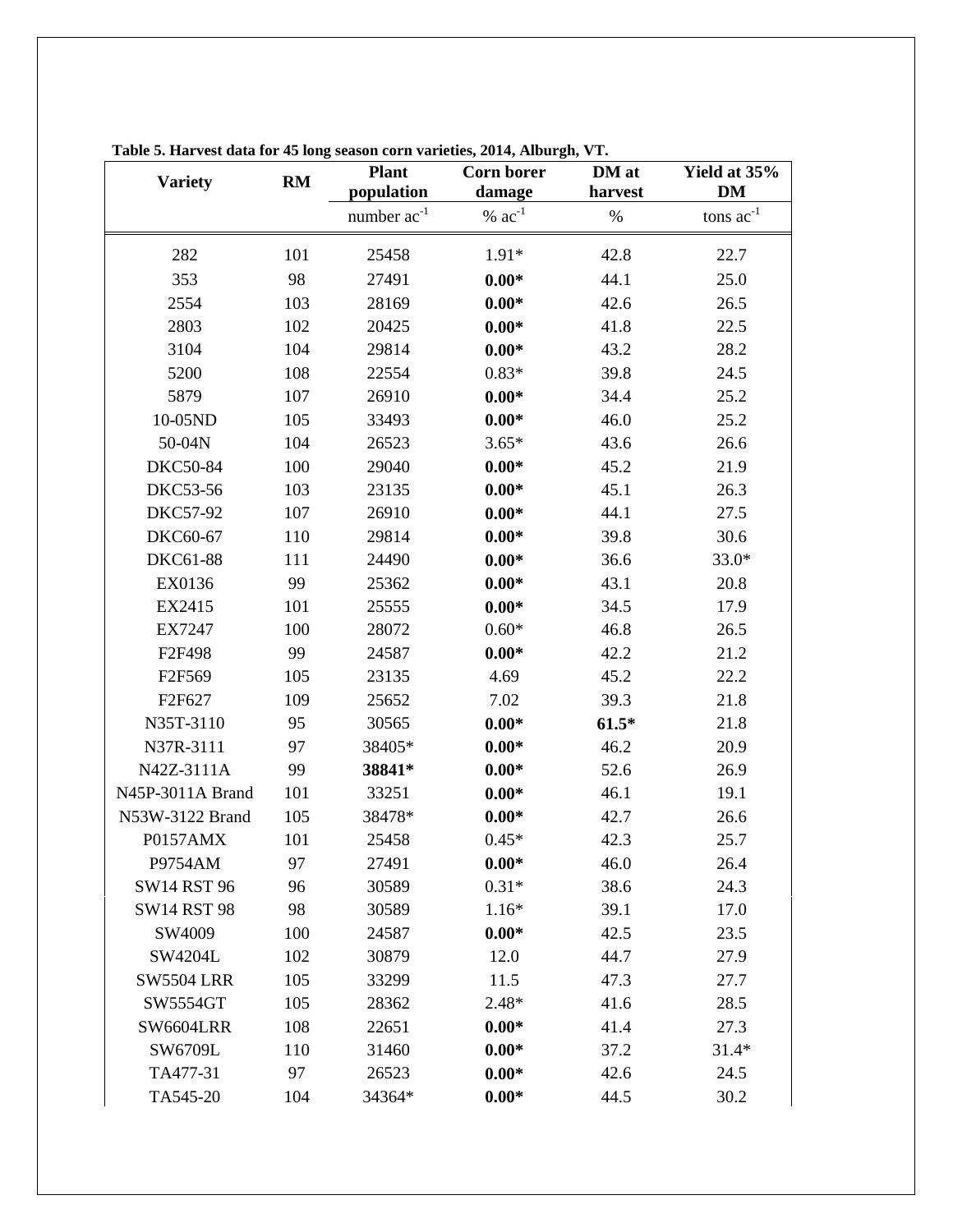| TA583-22        | 108 | 23522    | $0.00*$ | 41.2 | 27.9    |
|-----------------|-----|----------|---------|------|---------|
| <b>TMF2H699</b> | 110 | 30492    | 5.60    | 37.3 | $34.3*$ |
| TMF2H706        | 109 | 29234    | $0.00*$ | 35.0 | 30.6    |
| <b>TMF2L538</b> | 101 | 25749    | $0.00*$ | 44.9 | 26.1    |
| <b>TMF2Q413</b> | 96  | 23716    | $1.28*$ | 46.0 | 24.2    |
| <b>TMF2R447</b> | 98  | 21877    | $3.28*$ | 43.2 | 18.1    |
| <b>TMF2R720</b> | 110 | $34461*$ | $0.30*$ | 38.1 | $36.6*$ |
| <b>TMF2R737</b> | 112 | 24878    | $1.37*$ | 34.4 | 28.9    |
| LSD(0.10)       |     | 4602     | 4.40    | 3.53 | 5.65    |
| Trial mean      |     | 28140    | 1.30    | 42.6 | 25.6    |

\* Treatments that did not perform significantly lower (p=0.10) than top-performing treatment in a particular column. Treatments shown in **bold** are top-performing in a particular column.

Forage quality characteristics varied significantly by variety (Table 6). The average CP level was 7.11%. Crude protein was highest in the Mycogen variety 'TMF2R447' (8.17%), though this was not statistically greater than 10 other varieties. The Mycogen variety F2F498 had the lowest ADF (21.2%), though this was not statistically greater than 7 other varieties. The lowest NDF (38.1%), was the Mycogen variety F2F569, this variety also had the highest nonstructural carbohydrates (NSC) (47.7%). Digestible NDF (NDFD), or the amount of NDF that is digestible in a 30-hour period, varied significantly by variety, and averaged 43.9% of NDF. The top performer in NDFD was the Mycogen variety 'TMF2H699' (45.6%), though this was not statistically greater than 17 other varieties.

There was a varietal impact on the total digestible nutrients (TDN) in the trial; T.A. Seeds variety 'TA583-22' had the highest concentration of TDN (75.1% of silage dry matter). This was not statistically greater than 11 other varieties. Net energy for lactation  $(NE_L)$  varied significantly by variety; 'TA583-22' was also the top performing variety having 0.75 Mcal of energy per lb. of feed.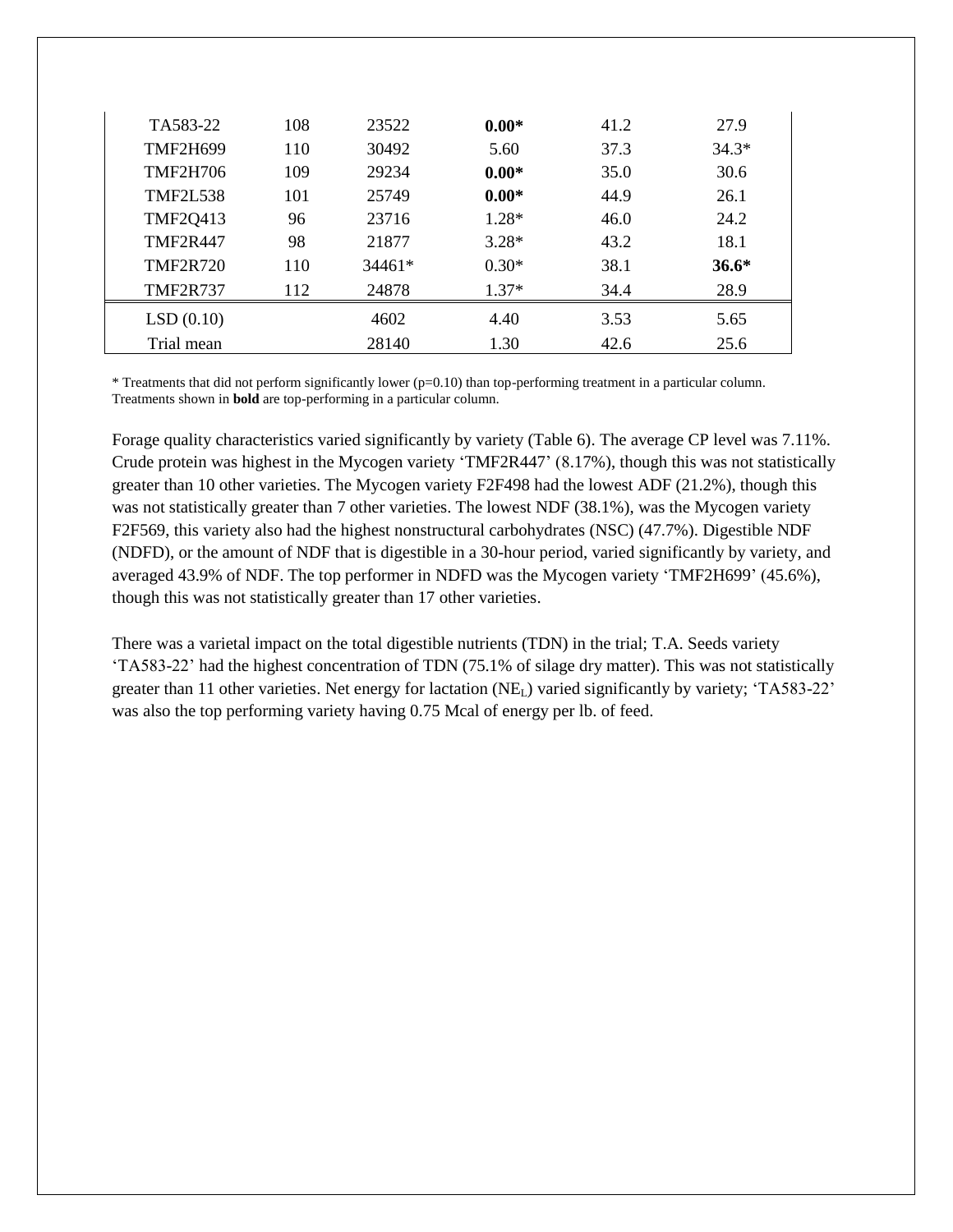

**Figure 1. Yields of 45 long season corn varieties, Alburgh, VT, 2014. Treatments that share a letter do not differ significantly from one another (p=0.10).**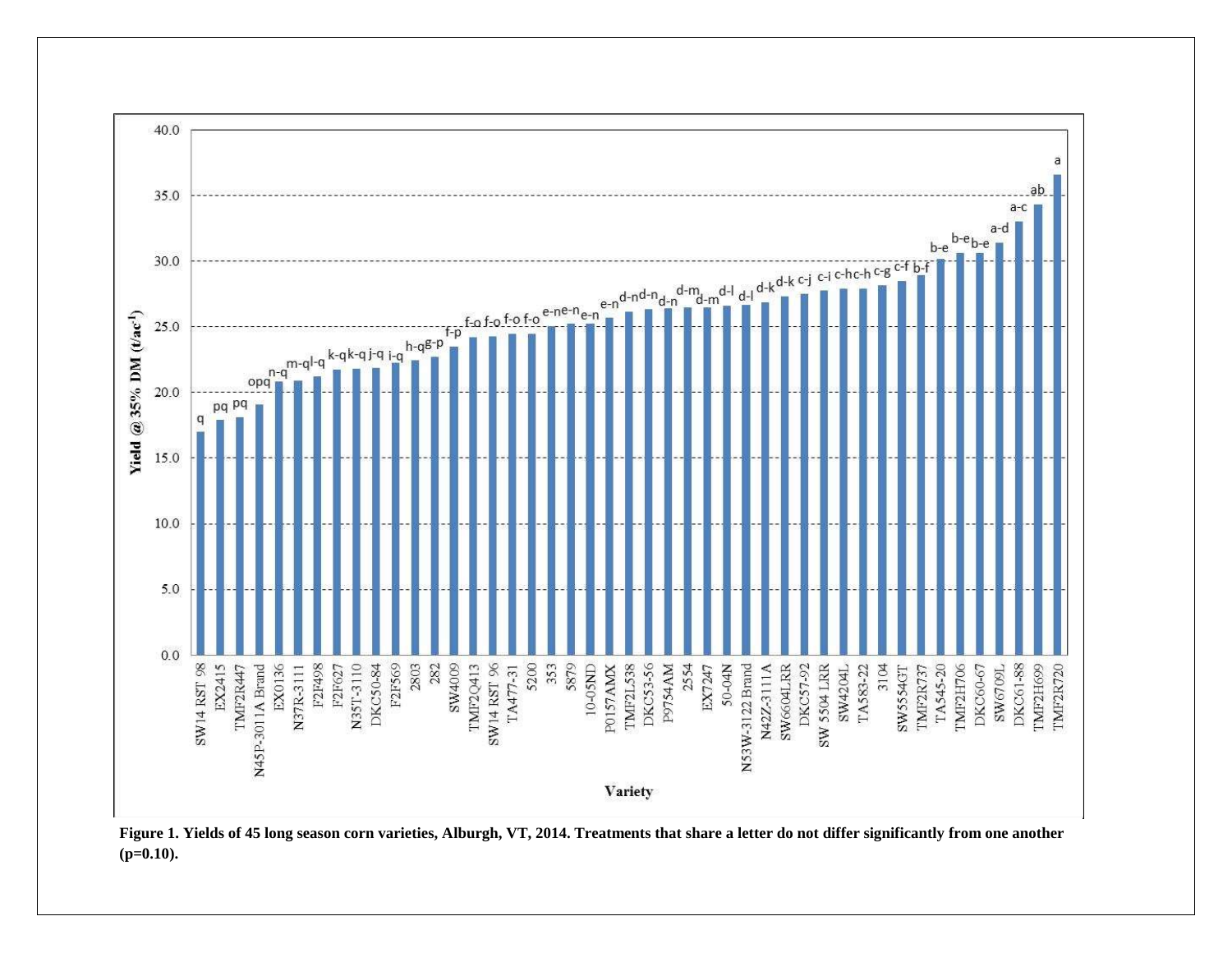| <b>Variety</b>     |            | <b>Forage quality characteristics</b> |            |                      |              |              |                   | <b>Milk</b>                |                           |
|--------------------|------------|---------------------------------------|------------|----------------------|--------------|--------------|-------------------|----------------------------|---------------------------|
|                    | $\bf CP$   | <b>ADF</b>                            | <b>NDF</b> | <b>NDFD</b>          | <b>NSC</b>   | <b>TDN</b>   | $NE_{L}$          | $\mathbf{ton}^{\text{-}1}$ | $\mathbf{ac}^{\text{-}1}$ |
|                    | % of<br>DM | $%$ of<br>DM                          | % of<br>DM | $%$ of<br><b>NDF</b> | $%$ of<br>DM | $%$ of<br>DM | Mcal<br>$1b^{-1}$ | <b>lbs</b>                 | 1bs                       |
| 282                | 7.09       | 25.1                                  | 43.9       | $45.1*$              | 39.4         | 71.8         | 0.71              | 3340                       | 26527                     |
| 353                | 7.19       | $22.4*$                               | 41.9*      | 44.1                 | 41.8         | 72.1         | 0.71              | 3363                       | 29468                     |
| 2554               | 6.97       | 25.7                                  | 47.0       | 43.2                 | 36.8         | 69.1         | 0.68              | 3133                       | 29014                     |
| 2803               | 6.98       | 24.2                                  | $41.1*$    | 44.6*                | 43.4*        | $73.5*$      | $0.73*$           | 3475*                      | 27432                     |
| 3104               | $7.68*$    | $22.7*$                               | 39.3*      | 43.7                 | $44.1*$      | 72.9*        | $0.72*$           | 3431*                      | 33489                     |
| 5200               | 7.86*      | 24.2                                  | $41.0*$    | 44.0                 | 40.6         | 73.8*        | $0.73*$           | 3506*                      | 30018                     |
| 5879               | 6.91       | 25.3                                  | $42.7*$    | 44.3*                | 40.5         | 72.8*        | $0.72*$           | 3423*                      | 30129                     |
| 10-05ND            | 7.04       | 26.5                                  | 46.7       | 43.4                 | 38.6         | 70.3         | 0.69              | 3233                       | 28791                     |
| 50-04N             | 7.27       | 25.2                                  | $42.5*$    | 44.5*                | 41.8         | 73.0*        | $0.72*$           | 3442*                      | 32029                     |
| <b>DKC50-84</b>    | 6.28       | 24.4                                  | 42.4*      | 43.2                 | $43.2*$      | 72.2         | 0.71              | 3380                       | 25970                     |
| <b>DKC53-56</b>    | 6.98       | $23.4*$                               | $40.5*$    | 44.7*                | $45.1*$      | $73.2*$      | $0.73*$           | 3454*                      | 31814                     |
| <b>DKC57-92</b>    | 6.70       | 25.0                                  | 42.4*      | 43.6                 | $42.4*$      | 72.3         | 0.71              | 3382                       | 32484                     |
| DKC60-67           | $7.54*$    | 25.4                                  | 44.6       | 43.8                 | 36.3         | 70.4         | 0.69              | 3228                       | 34697                     |
| DKC61-88           | $7.44*$    | 26.8                                  | 45.0       | 44.1                 | 35.7         | 71.5         | 0.70              | 3315                       | 38248*                    |
| EX0136             | 6.45       | 25.1                                  | 44.7       | 44.2                 | 39.0         | 71.3         | 0.70              | 3301                       | 23979                     |
| EX2415             | 6.80       | 26.5                                  | 45.9       | 44.6*                | 37.6         | 71.8         | 0.71              | 3344                       | 20936                     |
| EX7247             | 6.68       | $22.4*$                               | 40.9*      | 43.7                 | 43.9*        | 72.9*        | $0.72*$           | 3424*                      | 31735                     |
| F2F498             | $7.44*$    | $21.2*$                               | 39.6*      | 45.4*                | $45.5*$      | $72.5*$      | 0.72              | 3390                       | 25181                     |
| F2F569             | 7.04       | 21.8*                                 | 38.1*      | 44.9*                | $47.7*$      | 73.8*        | $0.73*$           | 3502*                      | 27216                     |
| F2F627             | 6.98       | 25.9                                  | 46.6       | 43.7                 | 39.1         | 69.5         | 0.68              | 3164                       | 24031                     |
| N35T-3110          | 6.56       | 28.6                                  | 53.2       | 40.4                 | 33.2         | 65.6         | 0.64              | 2876                       | 21901                     |
| N37R-3111          | $7.51*$    | 24.9                                  | 44.5       | 42.2                 | 38.7         | 70.2         | 0.69              | 3220                       | 23508                     |
| N42Z-3111A         | 6.86       | 28.6                                  | 52.0       | 41.4                 | 33.6         | 66.7         | 0.65              | 2957                       | 27944                     |
| N45P-3011A Brand   | 7.14       | 27.1                                  | 47.7       | 41.9                 | 36.0         | 69.3         | 0.68              | 3156                       | 20994                     |
| N53W-3122 Brand    | 6.85       | 26.8                                  | 47.0       | 43.1                 | 36.3         | 70.3         | 0.69              | 3230                       | 30213                     |
| P0157AMX           | $7.51*$    | 24.6                                  | $42.5*$    | 44.4*                | 40.1         | 72.4         | 0.72              | 3390                       | 30421                     |
| P9754AM            | 6.92       | 24.9                                  | 45.5       | 43.5                 | 39.8         | 70.2         | 0.69              | 3215                       | 29710                     |
| <b>SW14 RST 96</b> | 7.15       | 24.7                                  | 45.8       | 44.0                 | 37.9         | 69.2         | 0.68              | 3140                       | 26859                     |
| <b>SW14 RST 98</b> | 6.51       | 28.3                                  | 54.2       | 43.3                 | 34.8         | 64.1         | 0.62              | 2743                       | 16161                     |
| SW4009             | $7.38*$    | 22.8*                                 | 38.6*      | 44.7*                | $43.3*$      | 74.7*        | $0.74*$           | 3569*                      | 29358                     |
| SW4204L            | 6.60       | 30.0                                  | 53.6       | 42.6                 | 30.6         | 67.0         | 0.65              | 2981                       | 29156                     |
| <b>SW5504 LRR</b>  | 6.82       | 24.8                                  | 43.2       | 43.7                 | 42.0         | $72.5*$      | $0.72*$           | 3406*                      | 32832                     |
| SW5554GT           | 6.73       | 26.0                                  | 44.3       | 43.4                 | 40.4         | 71.7         | 0.71              | 3342                       | 33283                     |
| SW6604LRR          | 7.99*      | 27.1                                  | 47.5       | 43.4                 | 33.8         | 70.0         | 0.69              | 3205                       | 30483                     |
| SW6709L            | 6.95       | 27.6                                  | 49.3       | 43.7                 | 33.6         | 69.8         | 0.68              | 3187                       | 35007                     |
| TA477-31           | 6.60       | 23.9*                                 | 43.2       | 44.3*                | 41.5         | 72.1         | 0.71              | 3368                       | 28521                     |
| TA545-20           | 6.97       | 25.4                                  | 44.1       | 44.7*                | 41.1         | 71.7         | 0.71              | 3341                       | 35070                     |
| TA583-22           | 7.13       | $23.4*$                               | 38.9*      | $45.4*$              | $45.5*$      | $75.1*$      | $0.75*$           | 3603*                      | 35190                     |
| <b>TMF2H699</b>    | $7.53*$    | 30.2                                  | 52.8       | 45.6*                | 28.4         | 69.1         | 0.68              | 3129                       | 37571*                    |

**Table 6. Forage quality data for 45 long season corn varieties, 2014, Alburgh, VT.**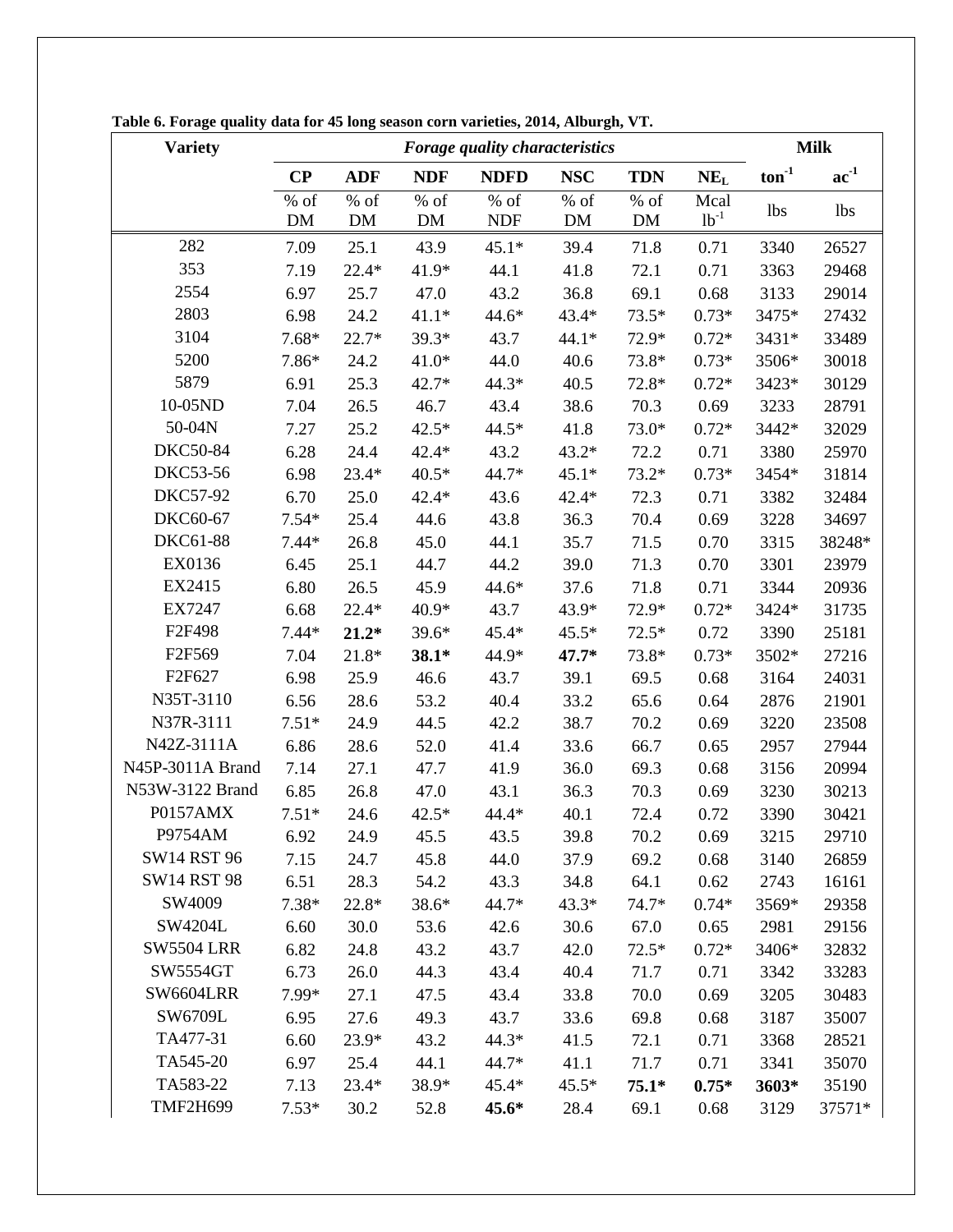| TMF2H706        | $7.47*$ | 28.2 | 47.3 | $45.2*$ | 34.1 | 70.0 | 0.69 | 3194 | 34370  |
|-----------------|---------|------|------|---------|------|------|------|------|--------|
| <b>TMF2L538</b> | 6.33    | 26.0 | 45.1 | $44.4*$ | 41.4 | 72.1 | 0.71 | 3363 | 31132  |
| <b>TMF2Q413</b> | 7.01    | 24.8 | 45.5 | 43.7    | 39.9 | 70.2 | 0.69 | 3218 | 26768  |
| <b>TMF2R447</b> | $8.17*$ | 24.3 | 44.1 | $45.0*$ | 38.2 | 70.6 | 0.69 | 3245 | 20436  |
| <b>TMF2R720</b> | $7.76*$ | 25.8 | 44.5 | 43.8    | 34.7 | 71.5 | 0.71 | 3319 | 42435* |
| <b>TMF2R737</b> | $8.08*$ | 26.8 | 45.2 | $44.7*$ | 35.5 | 71.1 | 0.70 | 3283 | 33055  |
| LSD(0.10)       | 0.90    | 2.77 | 4.93 | 1.33    | 5.42 | 2.63 | 0.03 | 204  | 6535   |
| Trial mean      | 7.11    | 25.4 | 44.8 | 43.9    | 39.0 | 71.1 | 0.70 | 3287 | 29457  |

\* Treatments that did not perform significantly lower (p=0.10) than top-performing treatment in a particular column. Treatments shown in **bold** are top-performing in a particular column.

Milk per ton and milk per acre can indicate the yield and quality of corn silage varieties (Figure 2). Milk per ton, an indicator of corn silage quality, was significantly highest in the T.A. Seeds variety 'TA583-22' (3603 lbs per ton); this was not statistically different from 10 other varieties. Milk per acre, which takes into consideration the dry matter yield of each variety, was statistically different by variety. The average milk per acre was 29,457 lbs ac<sup>-1</sup>. The Mycogen variety 'TMF2R720' had the highest lbs per acre at 42,435. Other top performing varieties include; DKC61-88  $(38,248 \text{ lbs } ac^{-1})$  and TMF2H699  $(37,571 \text{ lbs }$  $ac^{-1}$ ).



**Figure 2. Milk production of 45 long season corn varieties, Alburgh, VT, 2014. Shows relationship between milk per ton and milk per acre. Dotted lines represent the mean milk per ton and milk per acre for the trial.**